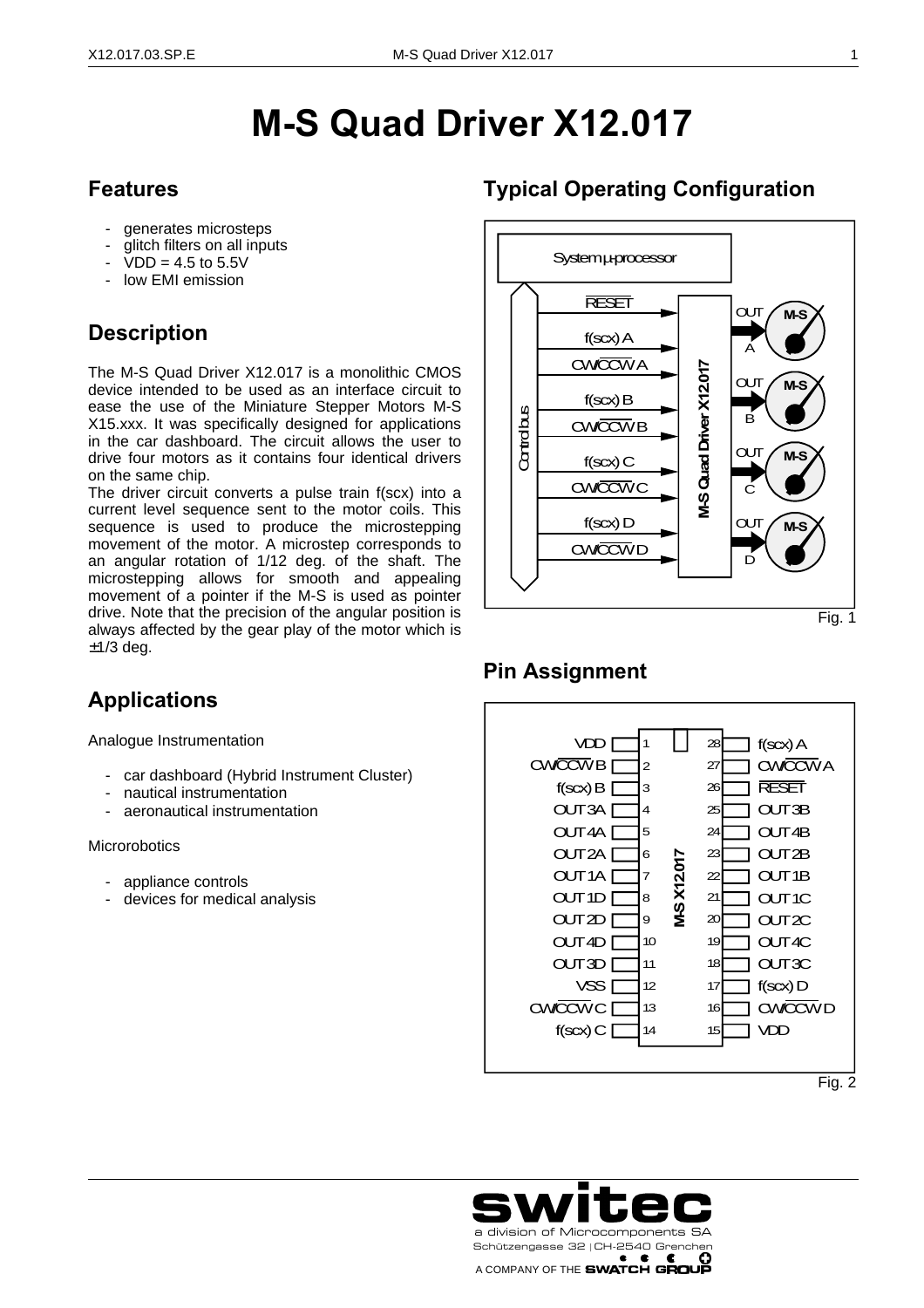#### **Absolute Maximum Ratings**

| <b>Parameter</b>                           | Symbol           | <b>Conditions</b>         |
|--------------------------------------------|------------------|---------------------------|
| Voltage V <sub>DD</sub> to V <sub>SS</sub> | Vnn              | $-0.3$ to $+6V$           |
| Voltage at any pin to V <sub>DD</sub>      | <b>VMAX</b>      | $+0.3V$                   |
| Voltage at any pin to VSS                  | V <sub>MIN</sub> | $-0.3V$                   |
| Current at OUTs 1-4                        | <b>I</b> OUTMAX  | ±35mA                     |
| Max. junction temperature                  | Ti               | $150^{\circ}$ C           |
| Operating temp. range                      | <b>Т</b> д       | $-40$ to $+105^{\circ}$ C |
| Storage temp. range                        | T <sub>STO</sub> | $-65$ to $+125^{\circ}$ C |
|                                            |                  | Table                     |

Stresses beyond these listed maximum ratings may cause permanent damage to the device. Exposure to conditions beyond specified operating conditions may affect device reliability or cause malfunction.

## **Operating Conditions**

### **Handling Procedures**

The device has built-in protection against high static voltages or electric fields; however, anti-static precautions must be taken as for any other CMOS component.

Unless otherwise specified, proper operation can only occur when all terminal voltages are kept within the supply voltage range.

Unused inputs must always be tied to a defined logic voltage level unless otherwise specified.

| <b>Parameter</b>         | <b>Symbol</b>   | <b>Test Conditions</b> | Min   | Typ | <b>Max</b>      | <b>Units</b> |
|--------------------------|-----------------|------------------------|-------|-----|-----------------|--------------|
| Operating temperature    | Тд              |                        | $-40$ |     | $+105$          | °C           |
| Thermal impedance        | $R_{th i-a}$    | DIP package            |       | 60  |                 | °C/W         |
|                          |                 | SO package             |       | 80  |                 | °C/W         |
| Supply voltage           | V <sub>DD</sub> |                        | 4.5   | 5   | 5.5             |              |
| Input voltage at any pin | V <sub>IN</sub> |                        | Vss   |     | V <sub>DD</sub> |              |

Table 2

#### **Load Characteristics**

| <b>Parameter</b> | <b>Symbol</b> | <b>Test Conditions</b>             | Min | Typ | <b>Max</b> | <b>Units</b> |
|------------------|---------------|------------------------------------|-----|-----|------------|--------------|
| Coil resistance  | $R_{B25}$     | M-S X15.xxx, T <sub>A</sub> =25°C  | 260 | 290 | 320        | Ω            |
|                  | $R_{B-40}$    | M-S X15.xxx, $T_A$ =-40°C          | 190 |     |            | Ω            |
|                  | $R_{B105}$    | M-S X15.xxx, $T_A = 105^{\circ}$ C | 340 |     |            | Ω            |
| Phase inductance | $L_{25}$      | M-S X15.xxx, $T_A = 25^{\circ}$ C  |     | 0.4 |            |              |

Table 3

### **Electrical Characteristics**

i,

 $V_{DD} = 4.5 \div 5.5V$ ,  $T_A = -40 \div 105^{\circ}C$ , unless otherwise specified

| <b>Parameter</b>          | Symbol          | <b>Min</b><br><b>Test Conditions</b>                 |      | <b>Typ</b> | Max             | <b>Units</b> |
|---------------------------|-----------------|------------------------------------------------------|------|------------|-----------------|--------------|
| <b>Power Consumption</b>  |                 |                                                      |      |            |                 |              |
| Typical supply current    | I <sub>C</sub>  | $V_{DD} = 5V$ , $\omega = 200^{\circ}/s$ ,           |      | 76         |                 | mA           |
|                           |                 | T <sub>A</sub> =25°C, R <sub>B25</sub> =290 $\Omega$ |      |            |                 |              |
| Worst case supply current | <b>ICMAX</b>    | $VDD=5.5V$ , RESET= $VSS$ ,                          | 200  |            |                 | mA           |
|                           |                 | $T_A = -40$ °C, R <sub>B-40</sub> =190Ω              |      |            |                 |              |
| Quiescent supply current  | <sup>I</sup> CC | All inputs at $V_{DD}$ or $V_{SS}$ , no              |      | 300        | μA              |              |
|                           |                 | load                                                 |      |            |                 |              |
| <b>Inputs</b>             |                 |                                                      |      |            |                 |              |
| Low level input voltage   | VIL             | $V_{DD} = 4.5 \div 5.5V$                             | Vss  |            | 1.35            | V            |
| High level input voltage  | ٧ıн             | $V_{DD} = 4.5 \div 5.5V$                             | 3.15 |            | V <sub>DD</sub> |              |
| Input leakage             | lın.            | $V_{IN}$ = $V_{SS}$ or $V_{DD}$                      | -10  |            | 10              | μA           |

Table 4

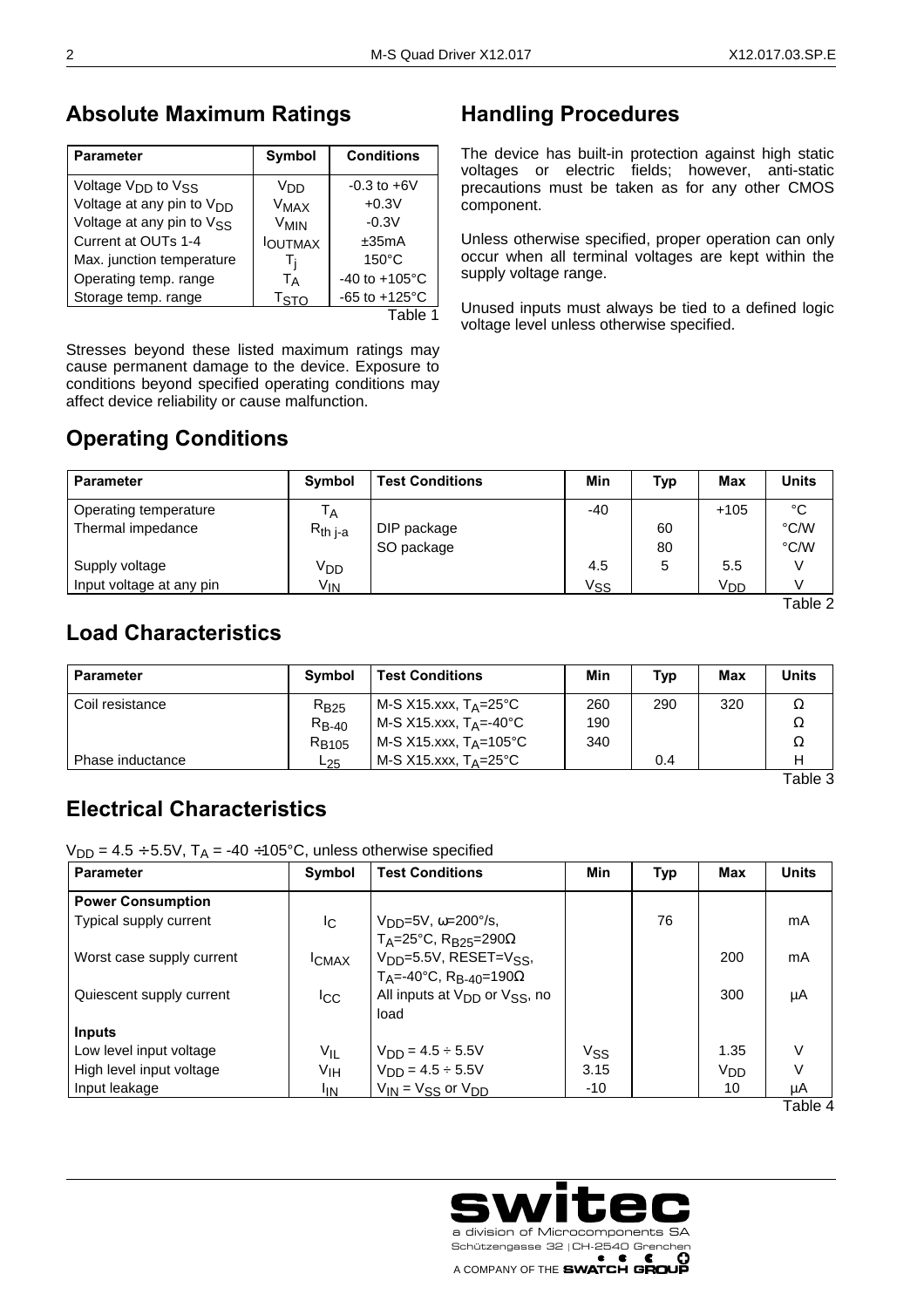## **Timing Characteristics**

| $V_{DD} = 4.5 \div 5.5V$ , $T_A = -40 \div 105^{\circ}C$ , $t_{rise}$ and $t_{fall} \le 20$ ns, input signal swing $V_{SS}$ to $V_{DD}$ |
|-----------------------------------------------------------------------------------------------------------------------------------------|
|-----------------------------------------------------------------------------------------------------------------------------------------|

| <b>Parameter</b>             | <b>Symbol</b>  | <b>Test Conditions</b>                | Min | <b>Typ</b> | Max | <b>Units</b> |
|------------------------------|----------------|---------------------------------------|-----|------------|-----|--------------|
| Signal pulse width           | τ <sub>w</sub> | high or low                           | 450 |            |     | ns           |
| Input frequency              | f(scx)         | Driver input limit                    |     |            | 1.1 | <b>MHz</b>   |
|                              |                | Motor speed limit ( $\omega$ =600°/s) |     |            | 7.2 | kHz          |
| Setup time to f(scx)         | ις             | high or low                           | 100 |            |     | ns           |
| RESET release time to f(scx) | Lrr            |                                       | 100 |            |     | ns           |

Table 5

## **Delay Timing Waveforms**



### **Pin Description**

Unused inputs must always be tied to a defined logic voltage level unless otherwise specified

| <b>Pin Number</b>         | <b>Name</b>            | <b>I/O</b> | <b>Function</b>                             |
|---------------------------|------------------------|------------|---------------------------------------------|
| <b>DIP/SOL 28 Version</b> |                        |            |                                             |
| 1/15                      | <b>VDD</b>             | ٧          | Positive supply voltage                     |
| $12 \overline{ }$         | <b>VSS</b>             | V          | Negative supply voltage                     |
| 28/3/14/17                | $f(scx)$ A / B / C / D |            | Stepping frequency; Driver A / B / C / D    |
| 27/2/13/16                | CW/CCW A/B / C/D       |            | Direction of rotation; Driver A / B / C / D |
| 26                        | <b>RESET</b>           |            | Reset for the four drivers                  |
| 7/22/21/8                 | OUT 1A / 1B / 1C / 1D  | O          | Coil output 1; Driver A / B / C / D         |
| 6/23/20/9                 | OUT 2A / 2B / 2C / 2D  | O          | Coil output 2; Driver A / B / C / D         |
| 4/25/18/11                | OUT 3A / 3B / 3C / 3D  | O          | Coil output 3; Driver A / B / C / D         |
| 5/24/19/10                | OUT 4A / 4B / 4C / 4D  | O          | Coil output 4; Driver A / B / C / D         |

Table 6

#### **Circuit Protections**

j

To filter fast voltage transients, it is highly recommended to connect two 100nF ceramic capacitors to the power supply pins, one on either side and as close as possible to the IC.

Moreover, to protect the IC against latch-up, a 5μF capacitor per motor connected should be added. Thus, for 4 motors, typically a 22μF capacitor must be used, either electrolytic or tantalum. Note this capacitor can be placed close to the voltage regulator.

## **Recommended Power Up**

In order to power up the circuit in a defined manner, it is recommended to keep the RESET input low while the VDD voltage is raising. After a delay of about 1ms, the RESET can be released (i.e. set high).

Depending on the microcontroller used, an external pull-down resistor might be required to properly set the RESET state at low during the start-up.

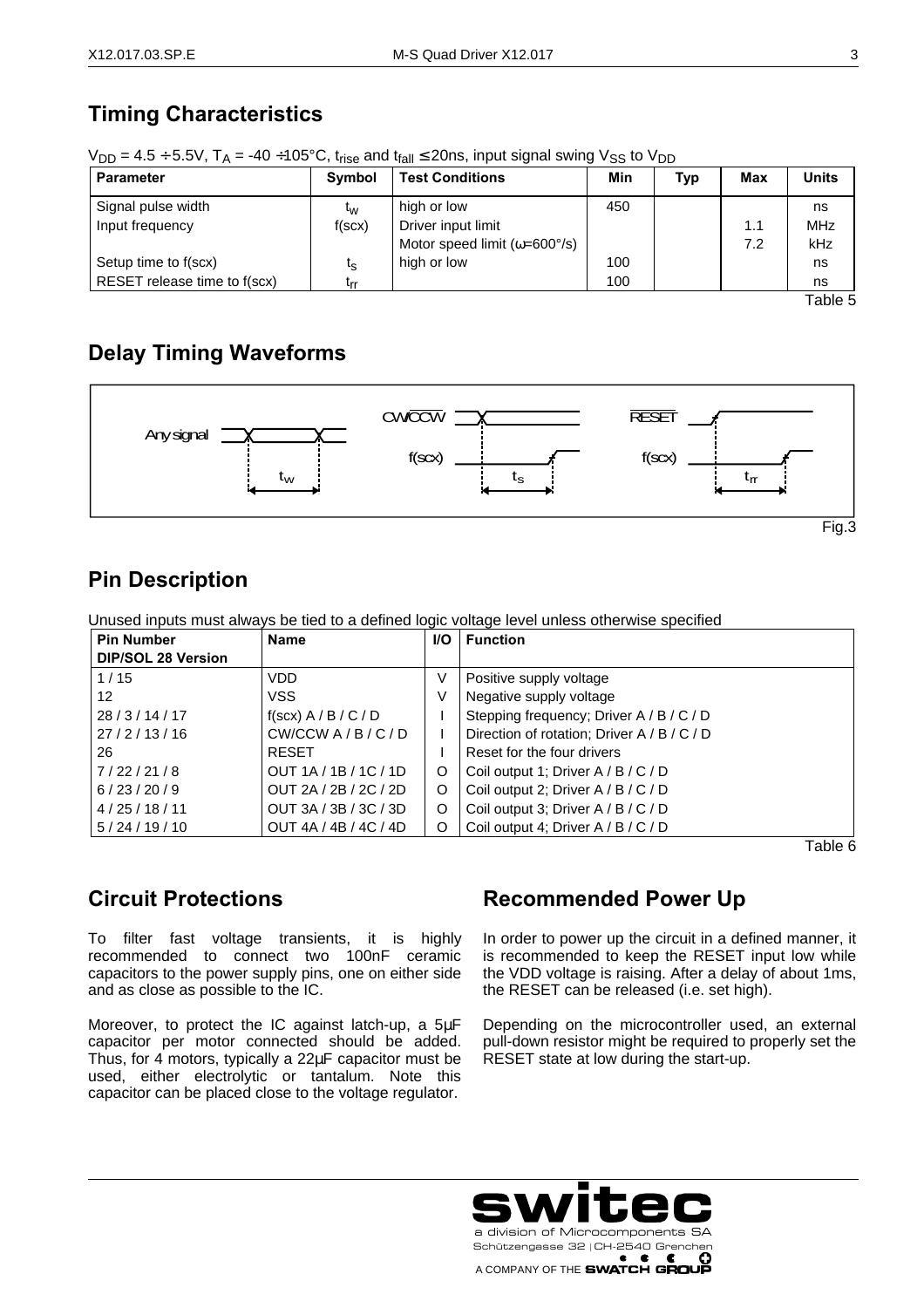

#### **Block Diagram**



i,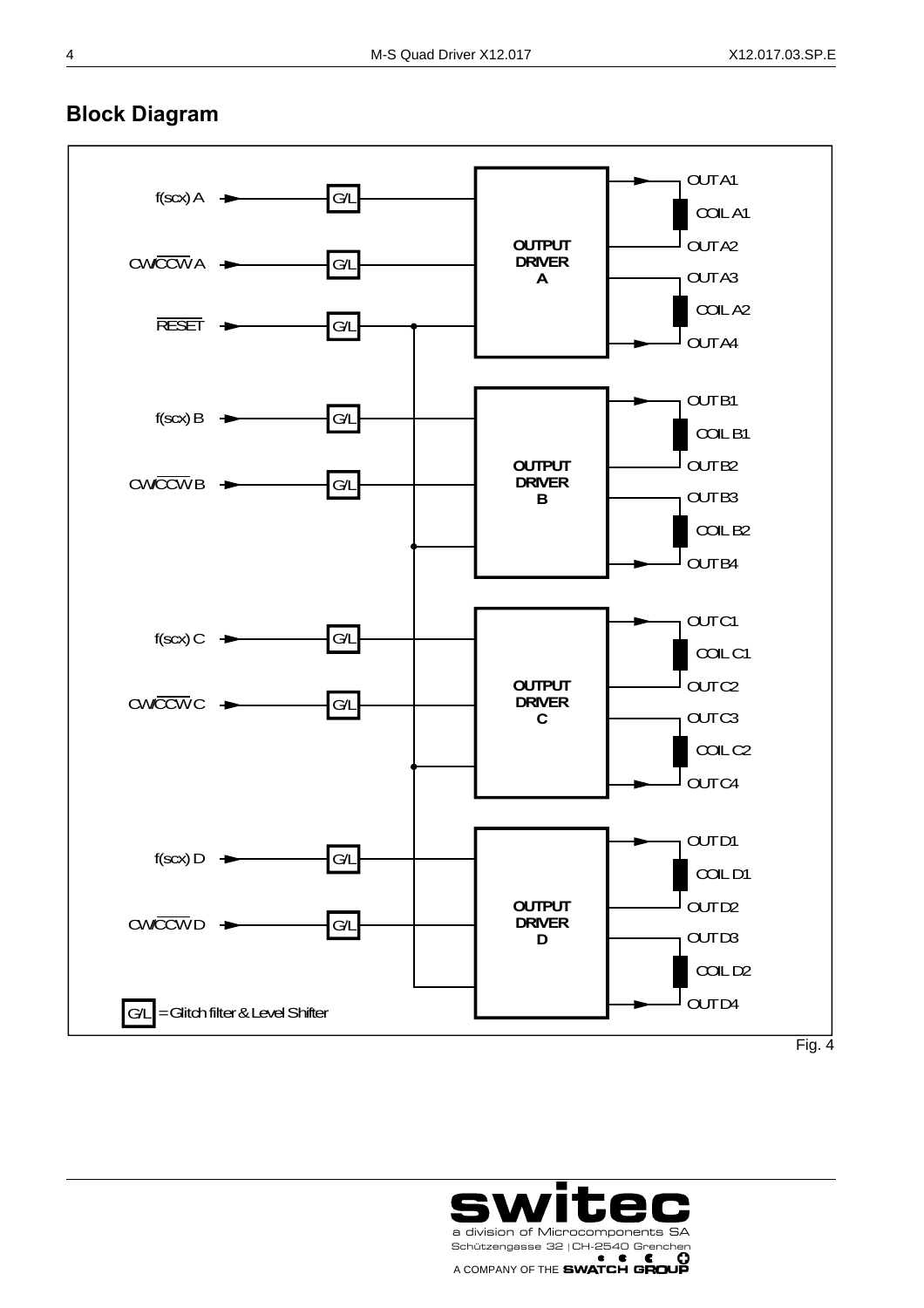j

#### **Suggested Applications**





Fig. 6

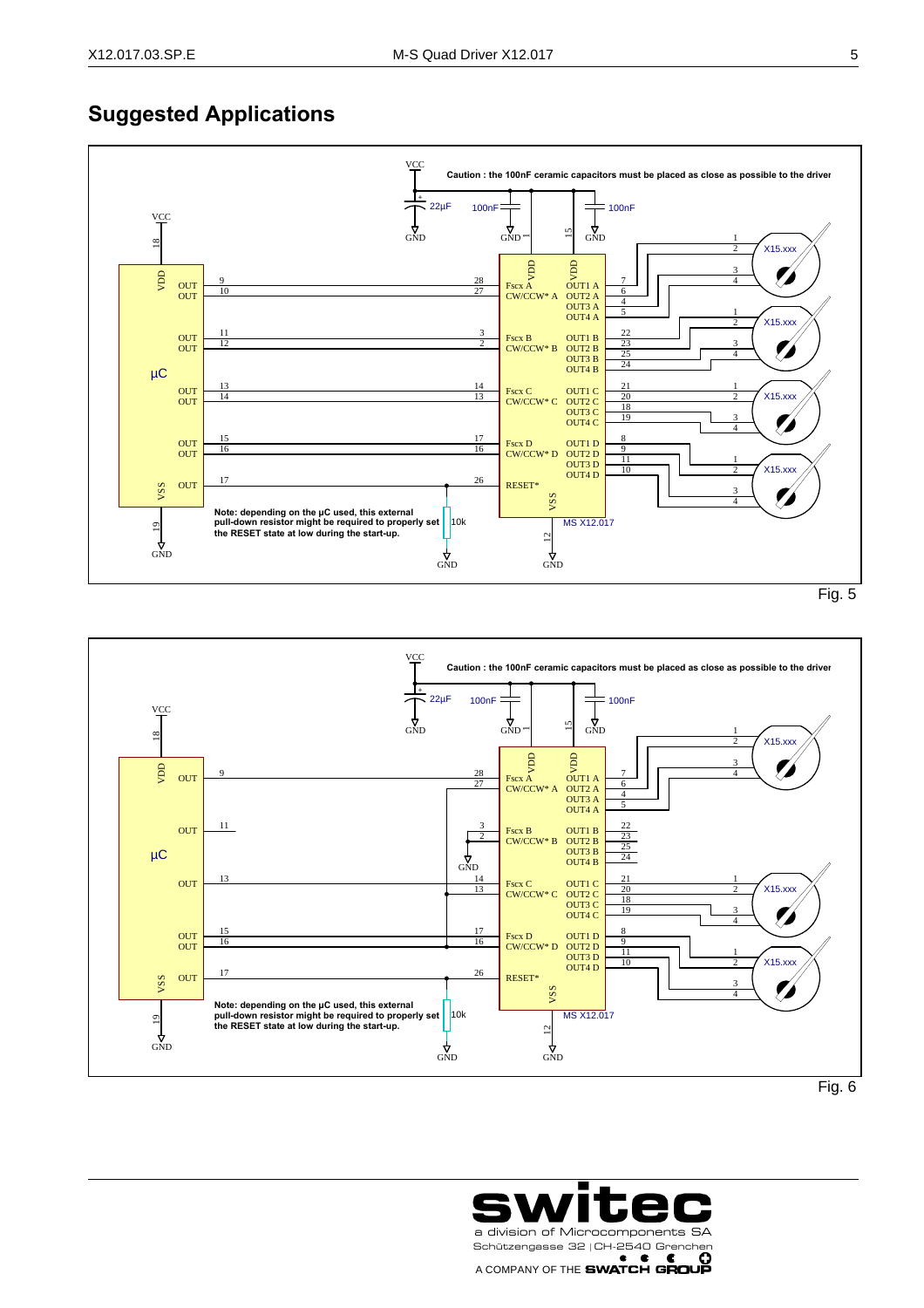### **Functional Description**

- The rising edge of the f(scx) input signal moves the rotor by one microstep.

- The input signal "CW/CCW" (clockwise / counterclockwise) controls the direction of rotation of the motor.

- The input signal "RESET" at low resets the output driver sequence to position 1.

## **Rotor Positions**



### **Input Glitch Filter & Level Shifter**

All logic inputs of the M-S Quad Driver are armed with a glitch filter to avoid erroneous information due to spikes and glitches on the input signal lines. All negative or positive pulses of less than 20 ns width are ignored.

A minimum signal pulse width (positive or negative) of 450 ns guarantees correct function over the full temperature range.

All logic inputs also feature a level shifter, which allows for operation of the circuit at a higher supply voltage  $(V_{DD})$  than the circuits driving the inputs. This is in order to drive the M-S motors at a higher torque level.

## **M-S Stepping Modes**



Fig. 8

#### **The Output Driver**

The output driver converts the pulse train of f(scx) into a current level sequence sent to the two motor coils of the M-S. This sequence of 24 current levels per rotor revolution is used to produce the microstepping movement of the rotor.

A microstep is an angular rotation of 1/12 deg. of the M-S shaft or 15 deg. on the rotor shaft.

A partial step is an angular rotation of 1/3 deg. of the M-S shaft or 60 deg. on the rotor shaft.

A full step is an angular rotation of 1 deg. of the M-S shaft or 180 deg. on the rotor shaft.

The microstepping allows for smooth and appealing movement of a pointer if the M-S is used as pointer drive. It is not intended as a precise positioning. The precision of the angular position is given by the resolution of the partial step.



i,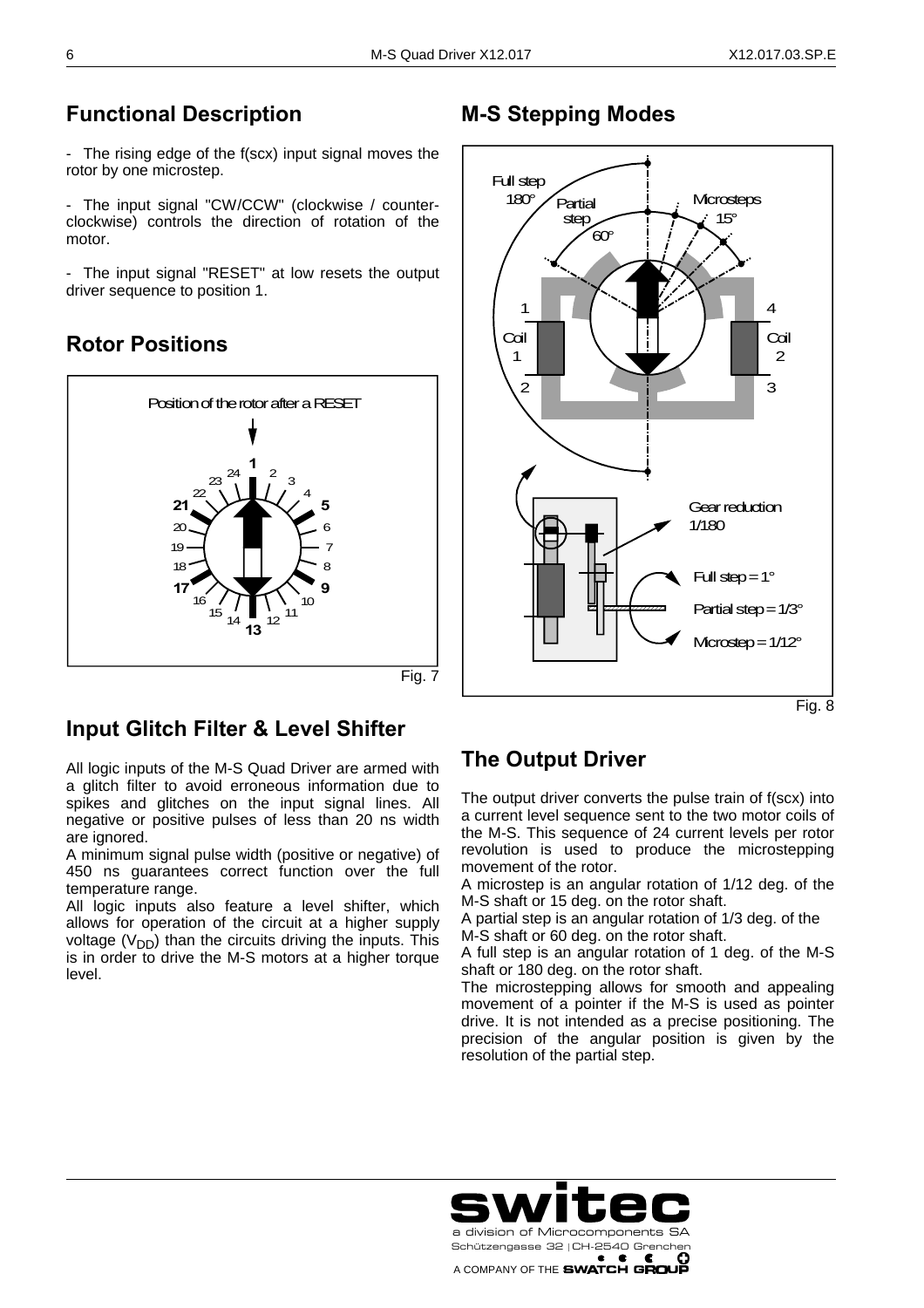#### **Dimensions of DIP Package**



Fig. 9

#### **Dimensions of SOL Package**



Fig. 10

## **Ordering Information**

The M-S Quad Driver X12.017 is available in the following packages:

- 
- SOL 28-pin wide plastic package M-S Quad Driver X12.017 SOL28

- DIP 28-pin plastic package M-S Quad Driver X12.017 - DIP28

Chip form on request.

j

When ordering, please specify the complete part number and package.